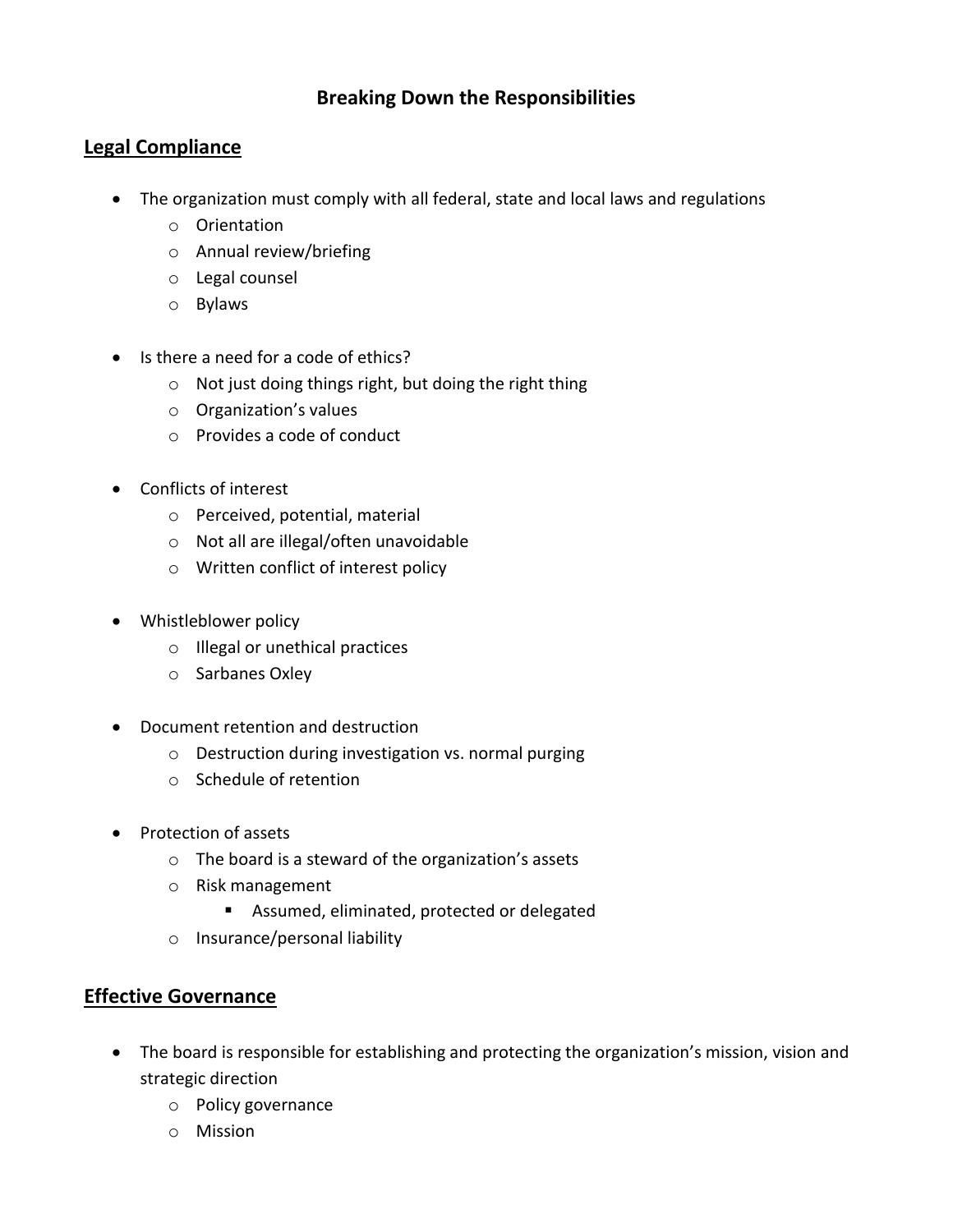- o Vision
- o Strategic direction (plan)
- Board meetings
	- o Frequency
	- o Notice electronic
	- o Meeting agendas
	- o Board size and diversity/skills
- Board independence
	- o Majority of members; not staff or family
	- $\circ$  "Duty of interest" requires the board to put the interest of the organization above personal interests
	- o Nepotism policy
	- o Board compensation policy
- Executive evaluation and compensation
	- o The board selects, evaluates and fires, if necessary
	- o Annual performance and compensation reviews
	- $\circ$  Compensation reasonable but competitive
	- o Succession planning
- Separation of executive, board and chair responsibilities
	- o Policy governance
	- o Job description for all
	- o Segregation of duties key element in internal controls
	- o The board is to establish policy, the executive is to implement policy
- Board education and communication
	- o Job description
	- o Orientation
	- o Development and education is an ongoing process
- Evaluation of board performance
	- o Evaluation process
	- o What are the rewards and consequences?
- Review of governing documents
	- o Articles of incorporation
	- o Bylaws
	- o Any others